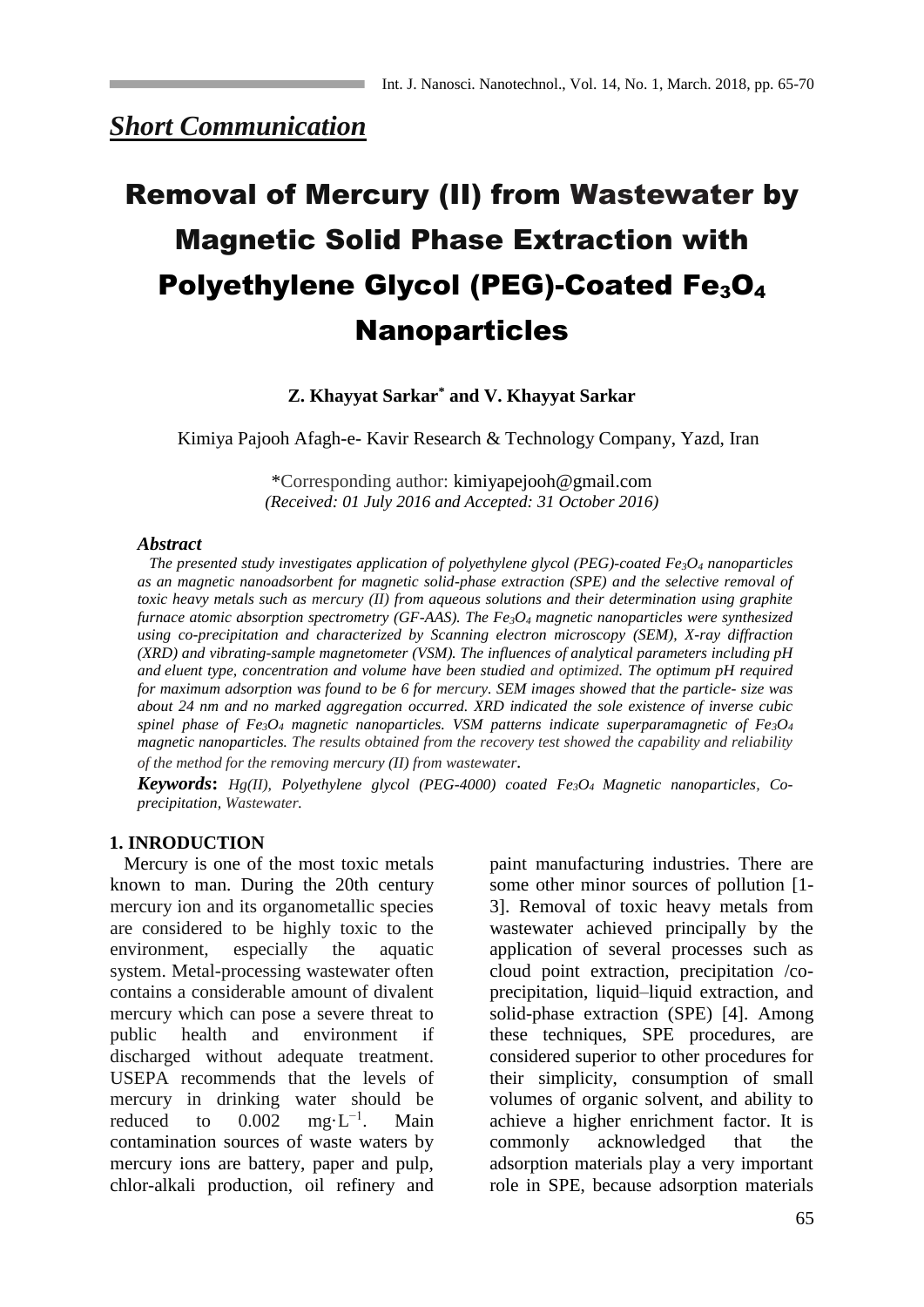determine the analytical sensitivity, precision and selectivity in SPE techniques. The current researches in SPE are mainly focused on the development of new sorbents such as nanometer-sized material [5].

Nanometer-sized materials have attracted substantial interest in scientific community because of their special properties. Fe3O<sup>4</sup> magnetic nanoparticles, as a new kind of nanometer-sized materials are attractive because they can exhibit an array of novel and specified properties such as large surface area, potential for high specificity, high reactivity, catalytic potential, and absence of internal diffusion resistance, which are promising to develop new or improve existing technologies in wastewater treatment. These particles are superparamagnetic, which means that they are attracted to a magnetic field, but retain no residual magnetism after the field is removed. Therefore, suspended are superparamagnetic particles adhered to the target can be removed very quickly from a matrix using a magnetic field, but they do not agglomerate after removal of the field [6-10]. Present work introduces an efficient removal of  $Hg^{+2}$  ion from wastewater using modified magnetic iron oxide nanoparticles with polyethylene glycol (PEG) that can from strong complex with Hg (II) ion. The major advantages of technology are its effectiveness in reducing the concentration of heavy metal ions such as  $Hg^{2+}$ , avoid the generation of secondary waste, produced no contaminants, has the capability of treating large amount of wastewater within a short time, good selectivity and the adsorption materials employed in this method can be recycled and used easily on an industrial scale.

# **2. MATERIALS AND METHOD**

# **2.1 Materials**

 All chemicals were of analytical reagent grade and used without further purification. Ferric chloride hexahydrate (FeCl3.6H2O), ferrous chloride tetrahydrate (FeCl2.4H2O), ammonium hydroxide

(NH4OH), Oleic acid and polyethylene glycol (PEG-4000) were purchased from Merck. The  $Hg^{2+}$  stock solution (100  $\mu$ g)  $mL^{-1}$ ) was prepared daily from HgCl<sub>2</sub> (Merck, Darmstadt, Germany). Mercury samples were obtained by dilution of the stock solution. For pH adjustment throughout the experiment, hydrochloric acid (0.1 M) and/or sodium hydroxide (0.1 M) solutions were used as necessary. All acids used were of the highest purity available were obtained from Merck**.**

# **2.2 Instrumentation**

 A graphite furnace atomic absorption spectroscopy (GF-AAS, Shimadzu model AA-670G) was used for the determination of trace element in the samples. The size of the particles were characterized by X-ray diffraction (XRD, Philips model Expert) with Ni-filtered Cu Kα radiation ( $CuK_{\alpha1}$  = 0.154 nm) and Scanning electron microscopy (SEM, Philips model XL30), respectively. Magnetic properties of the particles were assessed with a vibratingsample magnetometer (VSM, Homemade 2 tesla). A magnet (Φ 17.5×20 mm, 5500 Oe) was utilized for the collection of magnetic particles

# **2.3 Synthesis of PEG-Coated Magnetic Nanoparticles**

The  $Fe<sub>3</sub>O<sub>4</sub>$  was prepared by the conventional chemical co-precipitation method [11]. Briefly,  $(FeCl<sub>2</sub>.4H<sub>2</sub>O)$  and  $(FeCl<sub>3</sub>.6H<sub>2</sub>O)$  were dissolved in deionized water as the solvent. The solution of FeCl<sub>3</sub> and FeCl<sub>2</sub> was mixed with molar ratio of  $Fe^{3+}/Fe^{2+} = 2$ . Co-Precipitation occurred with the addition of ammonium hydroxide (NH4OH) as precipitating agent to the solution under nitrogen atmosphere with vigorous stirring. The color of solution changed to black immediately. The black magnetic precipitate obtained were washed twice with deionized water. For coating magnetic mixture of water and  $Fe<sub>3</sub>O<sub>4</sub>$ nanoparticles were stirred and heated at 70  ${}^{0}C$  for 30 min under a nitrogen atmosphere, and then a solution of 25 ml oleic acid was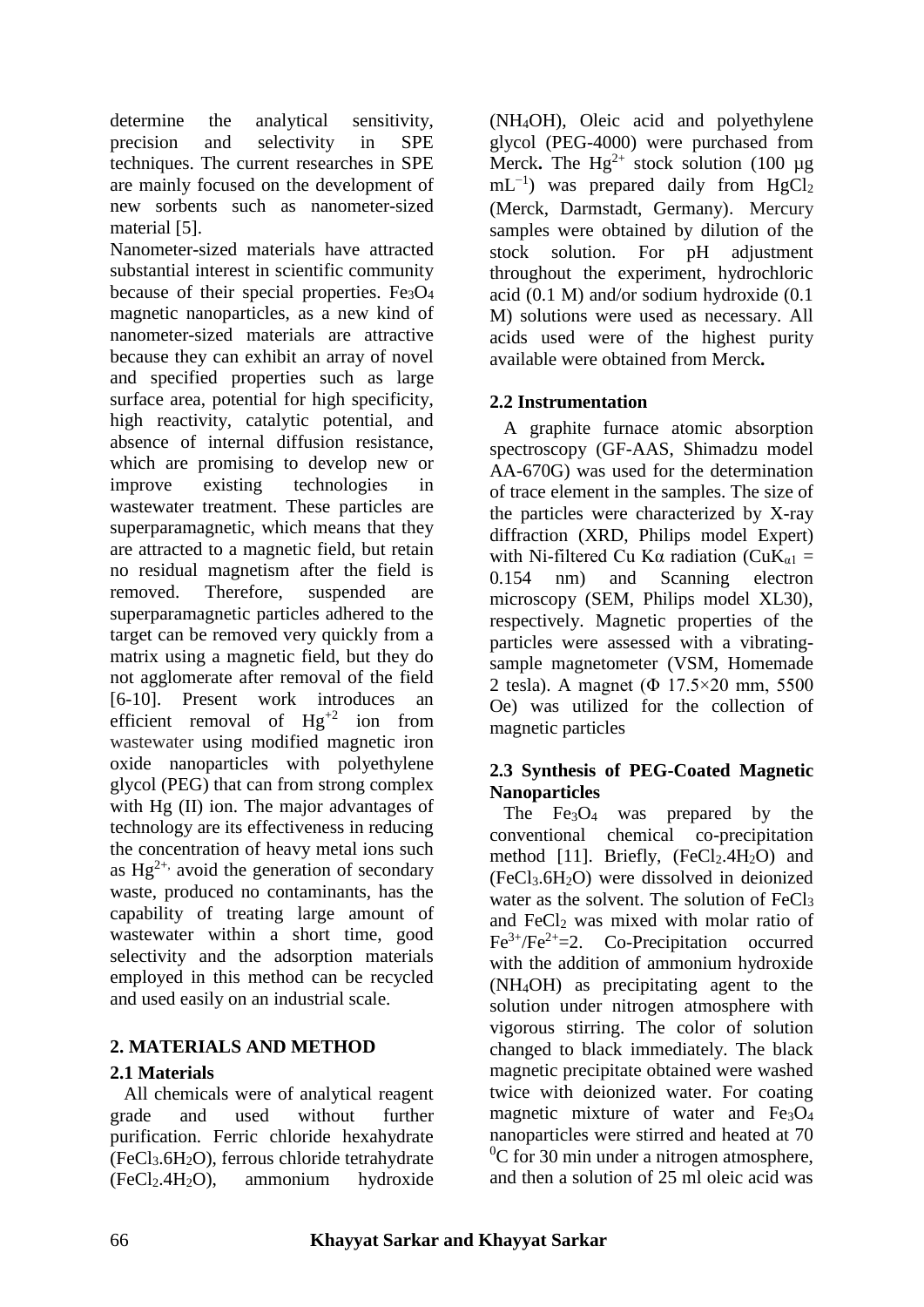added to the mixture with slow agitation. The suspension was then cooled slowly down to 45 $\mathrm{^{0}C}$  with constant stirring. The polyethylene glycol (PEG-4000) solution was then added to the suspension. Then, mixture was kept at  $45\degree$ C under vigorous stirring and a nitrogen atmosphere for 1 h. Then, it was cooled down to room temperature. The above solution was slowly added into deionized water for 2 days to allow the formation of hydrophilic nanoparticles and to remove organic solvents. The repulsive force between hydrophobic surfactant molecules coated on single particles can prevent them from agglomeration. Then, polyethylene glycol (PEG-4000) coated nanoparticles were collected by magnetic field separation with a permanent magnet and were dried at room temperature in air atmosphere to form polyethylene glycol-coated  $Fe<sub>3</sub>O<sub>4</sub>$ nanoparticles powders.

#### **2.4 General procedure**

 The procedure for the magnetic solidphase extraction is presented and the removal of  $Hg^{2+}$  ion from wastewater using magnetic  $(Fe<sub>3</sub>O<sub>4</sub>)$  nanoparticles is demonstrated in follows: a portion of sample solution containing 100 mg  $Hg^{2+}$ ion was transferred to a 200 mL beaker, the pH value was adjusted to 6 with 0.1 mol $\tilde{L}^{-1}$  HCl and 0.1 mol $L^{-1}$  NaOH, and the final volume was diluted to 200 mL. Then 10 mg of PCMNPs were added, and the solution was mixed for 5 min to facilitate adsorption of the metal ion onto the nanoparticles. Then the magnetic adsorbent was separated easily and quickly using a magnet and the supernatants were decanted directly. The magnet was removed, and a solution containing 0.5  $molL<sup>-1</sup> HNO<sub>3</sub> was added as element and$ mixed again for 5 min. Finally, the magnet was used again to aggregate the magnetic nanoparticles, and eluate was injected to GF-AAS for subsequent analysis (Fig. 1).



*Figure 1. Magnetic solid-phase extraction (SPE) procedure.*

#### **3. RESULTS AND DISCUSSION**

# **3.1 Characterization of PEG Coated Magnetic Nanoparticles**

 Figure 2 shows the Scanning electron microscope (SEM) image. The Scanning electron microscopy was used for investigating size of the prepared magnetic  $Fe<sub>3</sub>O<sub>4</sub>$  nanoparticles that in this study were about 24 nm. The X-ray diffraction (XRD) pattern of the Fe<sub>3</sub>O<sub>4</sub> nanoparticles is presented in Fig. 2(a). The XRD peaks of the  $Fe<sub>3</sub>O<sub>4</sub>$  are compared with the standard peaks .A series of characteristic peaks for Fe<sub>3</sub>O<sub>4</sub> 2 $\theta$ = 30.29°, 35.69°, 43.30°, 53.69°, 57. 38°, and 62.98°, which corresponds to (220), (311), (400), (422), (511), and (440) Bragg reflection, respectively, in Figure  $2(a)$  agree with standard magnetite (Fe<sub>3</sub>O<sub>4</sub>)  $XRD$  patterns, identify that the  $Fe<sub>3</sub>O<sub>4</sub>$ nanoparticles are cubic spinel structure. also X-ray diffraction (XRD) was used for structural phase identification (Fig. 2(b)). The XRD measurements indicated that magnetite ( $Fe<sub>3</sub>O<sub>4</sub>$ ) was the dominant phase for the sample. The magnetic properties of MNPs was measured by using vibratingsample magnetometer (VSM). The hysteresis loop of the  $Fe<sub>3</sub>O<sub>4</sub>$  nanoparticles, which was measured in the powder state, is shown in Fig. 3 which provided evidence that all the MNPs were superparamagnetic at room temperature, with no hysteresis.

# **3.2 Effect of pH**

 Metal sorption is critically linked with pH and the effect of pH of a solution is an important controlling factor in the sorption experiment.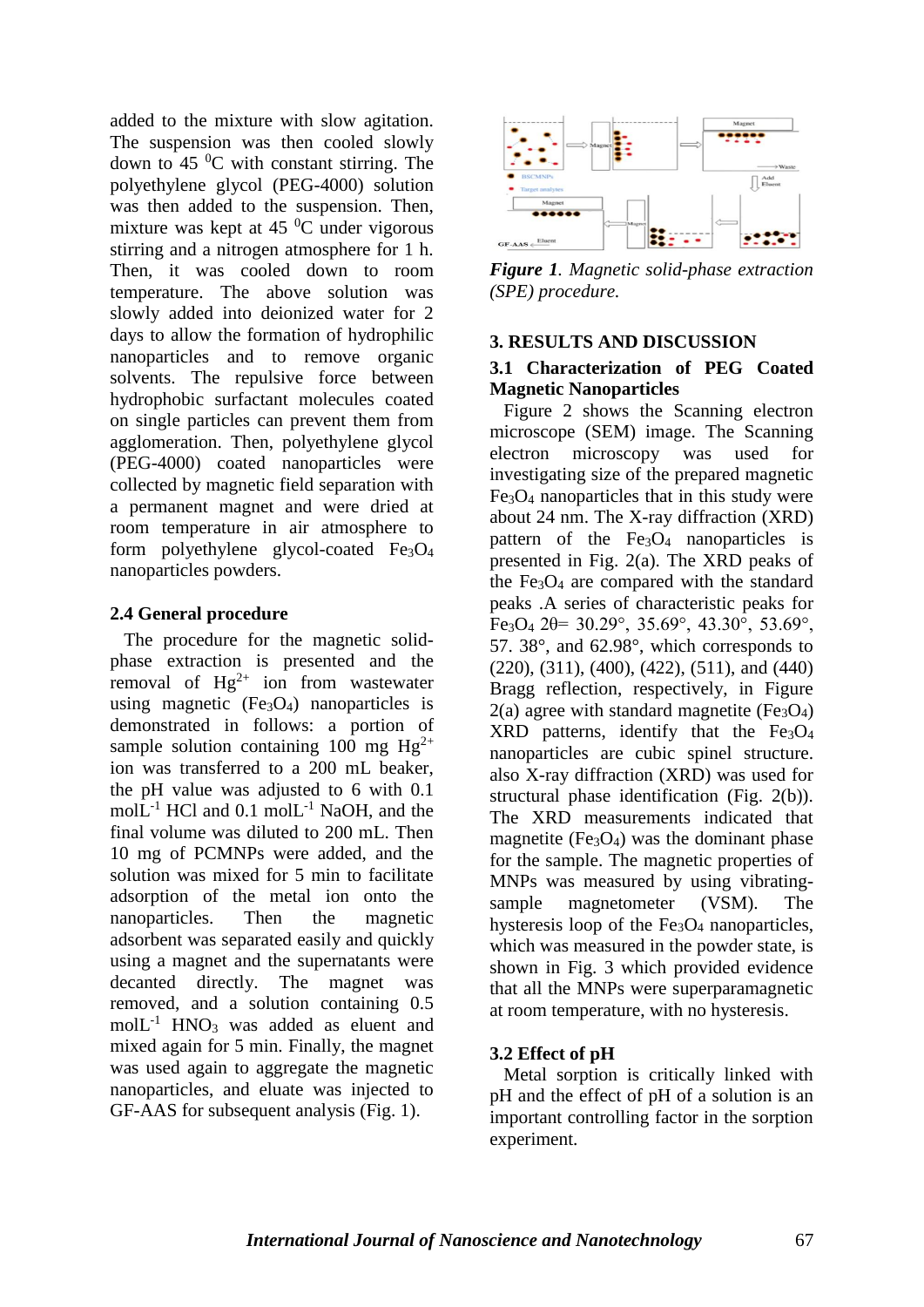

*Figure 2. SEM micrograph of the produced polyethylene glycol-coated Fe3O<sup>4</sup> magnetic nanoparticles.*



*Figure 3. XRD pattern of the prepared polyethylene glycol-coated Fe3O<sup>4</sup> magnetic nanoparticles.*



*Figure 4. VSM measurements of the polyethylene glycol-coated Fe3O<sup>4</sup> magnetic nanoparticles.*

 The pH value plays a very important role in the use of nano-adsorbents as supports in the metal ion adsorption process. The number of adsorption sites available for heavy metal ions decreased as the number of protonated metal-binding absorbent groups increase. The pH in solution has been identified as the most variable

governing metal adsorption on sorbent. This is partly due to the fact that hydrogen ions themselves are strongly competing adsorbents. The pH solution influences the specification of metal ions and the ionization of surface functional groups. Effect of different pH on the adsorption of  $Hg^{2+}$  ions are showed in Fig. 5. In order to determine the optimal pH, the effect of pH is investigated at the pH ranges 2–9 with model solutions keeping the other parameters constant. It can be seen that the adsorption behavior of metal ions is sensitive to pH change. As observed in the graph, the removal efficiency of  $Hg^{2+}$  ions from water samples by the magnetic  $Fe<sub>3</sub>O<sub>4</sub>$ nanoparticles is clearly pH dependent and Maximum adsorption efficiency is obtained at pH 6 at room temperature. The decrease in signal at pH*<*6 may be due to competition of hydronium ion toward complexation with poly ethylene glycol (PEG), In an acidic solution the protonation of PEG occurs and there is a weak tendency for reaction between mercury (II) and PEG, which leads to the decrease in the extraction yield. High adsorption at higher pH values implies that metal ions interact with PEG-CNPs by chelating



*Figure 5. Effect of pH on Hg2+ adsorption on Fe3O<sup>4</sup> magnetic nanoadsorbents.*

#### **3.3 Effect of Contact Time**

 The effect of different contact times for the efficient removal of Hg (II) ions was studied from 1 up to 30 min. Figure 6 shows an equilibration time of adsorption. It is clear that adsorption is very rapid initially and gradually becomes slower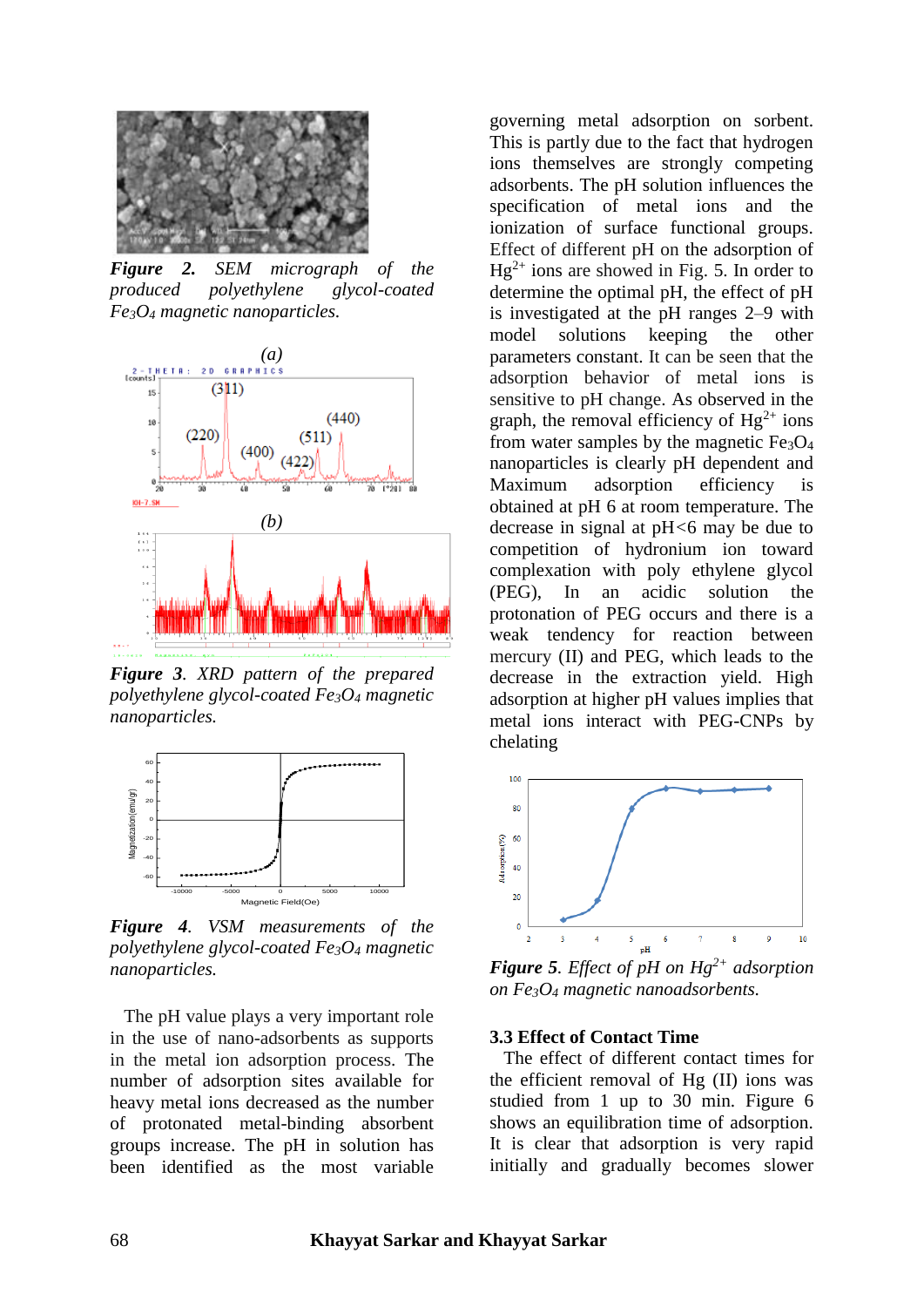with lapse of time. About 98% of total Hg (II) is adsorbed within the first 5 min. And the time  $(t_{1/2})$  of 50% adsorption is less than 2 min. One factor could be used to explain the obtained results. One is that PEG has favorable coordination capacity and selectivity for Hg (II). The adsorption increases with time and attains maximum value after 5 min with a stirring speed of 400 rpm is enough for complete adsorption an initial Hg (II) concentration of 100 mg/L.



*Figure 6. The effect of contact times on*   $Hg^{2+}$  *adsorption on Fe<sub>3</sub>O<sub>4</sub> magnetic nanoadsorbents.*

#### **3.4 Effect of Elution**

 The choice of a suitable eluent is another important task in the recovery of analytes. As can be seen from Figure 6, the extraction of these metal ions is negligible at pH<4, in the presence of dilute HCl and HNO3. The elution of the adsorbed metalchelates on the solid phases is an important step for solid phase extraction studies. Due to this point, various eluent solutions  $(HNO<sub>3</sub>, CH<sub>3</sub>COOH, HCl and H<sub>2</sub>SO<sub>4</sub>)$  were used for desorption of ions complexed with polyethylene glycol (PEG)-Coated Fe3O<sup>4</sup> nanoparticles. Quantitative recoveries for Hg (II) ions were obtained only with HNO3. Recoveries were not quantitative for other eluents used in the present study. For this reason,  $HNO<sub>3</sub>$  is the best eluent for

quantitative desorption of Hg (II) ions and was chosen as eluent and effect various concentrations and volumes of  $HNO<sub>3</sub>$  on the recoveries of the analytes was also studied by using  $HNO<sub>3</sub>$ ; it was found that quantitative recoveries could be obtained with 2.0 mL of 0.5 mol $L^{-1}$  HNO<sub>3</sub>.

#### **4. CONCLUSIONS**

 In the presented study, the superparamagnetic polyethylene glycol coated iron oxide nanoparticles  $(Fe_3O_4)$ with cubic spinel structure and an average particle size of 24 nm were successfully synthesized by the co-precipitation method. Synthesized nanoparticles could be used as a high removal efficiency within a very short time alternate to the conventional adsorbents for the removal of metal ions from wastewater. The removal of  $Hg^{2+}$ , as a typical metal ion commonly presents in wastewater, by adsorption onto Fe3O<sup>4</sup> magnetic nanoparticles was successfully accomplished. It also showed that adsorption was highly dependent on pH value. Maximum removal efficiency was achieved at pH 6 at room temperature. Therefore, the method is accurate, and economical and Fe3O<sup>4</sup> magnetic nanoparticles were recommended as fast, effective, and inexpensive nanoadsorbents for rapid removal and recovery of high concentration of  $Hg^{2}$  ions from such wastewaters.

#### **ACKNOWLEDGMENT**

 The current investigations are jointly financial supported by Kimiya Pajooh Afagh-e- Kavir Research & Technology Company. The authors also wish to thank Mr. Gholamreza Khayyat Sarkar.

#### **REFERENCES**

- 1. Zhai, Y., Duan, S., He, Q., Yang, X., Han, Q., (2010). "Solid phase extraction and preconcentration of trace mercury(II) from aqueous solution using magnetic nanoparticles doped with 1,5-diphenylcarbazide", *Microchim Acta*., 169: 353–360.
- 2. Aravindhan R, Madhan B, Rao J., (2004). "Bioaccumulation of chromium from tannary wastewater: an approach for chrome recovery and reuse". *Environ Sci, Technol*., 38: 300.